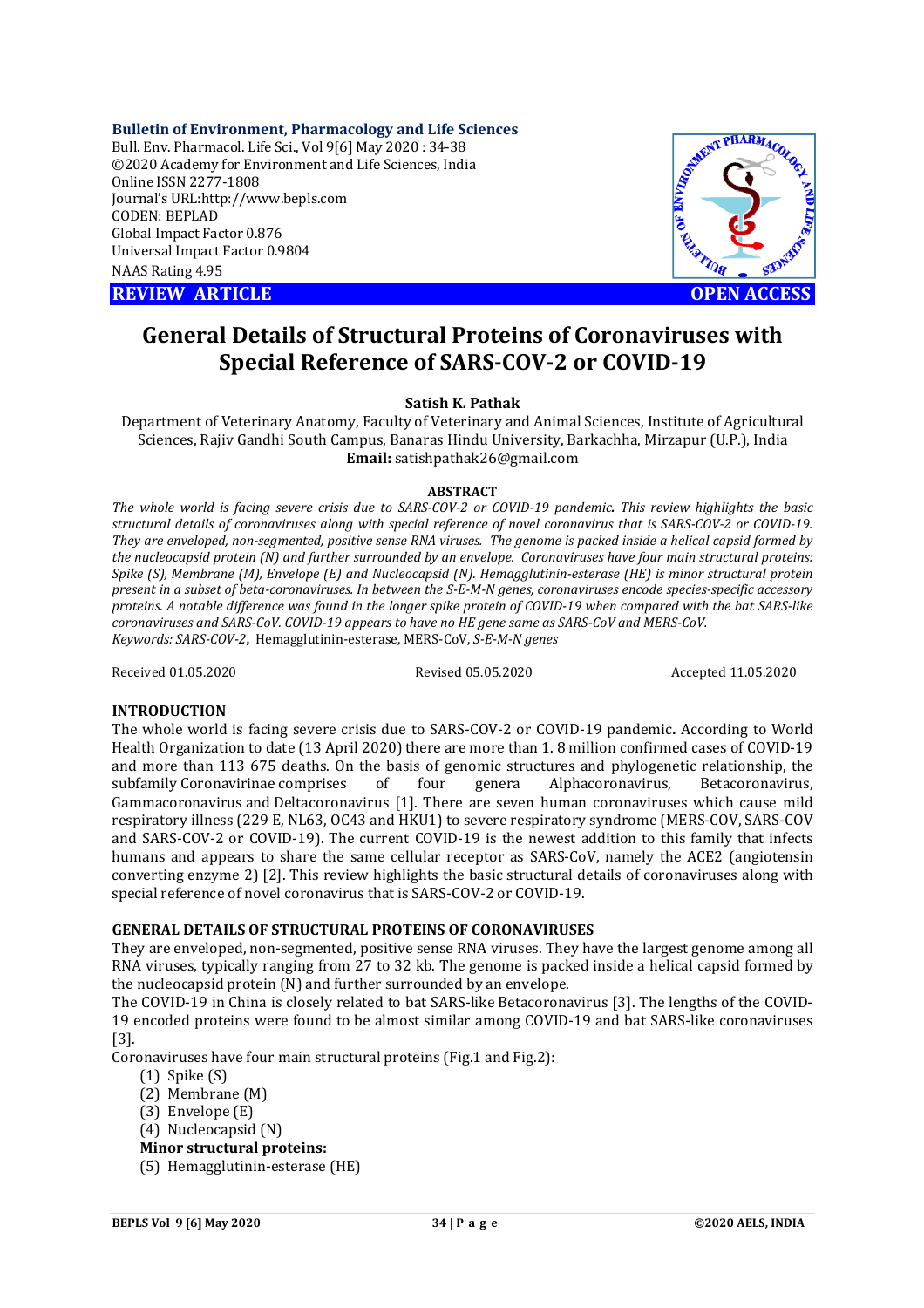(1) **Spike (S):** Distinctive structure on the surface of the virus [4], [5] and mediates attachment of the host receptors [6]. The spike glycoproteins composed of two subunits (S1 and S2). Homotrimers of S proteins compose the spikes on the viral surface, guiding the link to host receptors [7]. In some Coronaviruses, the expression of S at the cell membrane can also mediate cell-cell fusion between infected and adjacent, uninfected cells. This formation of giant, multinucleated cells, or syncytia, has been proposed as a strategy to allow direct spreading of the virus between cells, subverting virus-neutralising antibodies [8], [9], [10]. A notable difference was found in the longer spike protein of COVID-19 when compared with the bat SARS-like coronaviruses and SARS-CoV [3]. S protein cleaved into two subunits S1 and S2 where S1 comprises of minimal receptor-binding domain (270–510) that helps in receptor binding and S2 facilitates membrane fusion [11]. Electron microscopy studies revealed that the spike is a clove-shaped trimer with three S1 heads and a trimeric S2 stalk [12], [13], [4], [14]. The S1 domain of COVID-19 spike glycoprotein potentially interacts with the human CD26, a key immunoregulatory factor for hijacking and virulence [15]. S protein is crucial for receptor binding, membrane fusion, internalization of the virus, tissue tropism and host range and therefore is the crucial targets for vaccine development [7]. Spike glycoprotein of COVID-19 exhibits higher sequence similarity with 12.8% of difference with SARS-CoV [16].







Fig.2 Image reveals ultrastructural morphology exhibited by coronaviruses (COVID-19). Source:<https://health.mil/News/Articles/2020/01/24/Coronavirus?type=Presentations>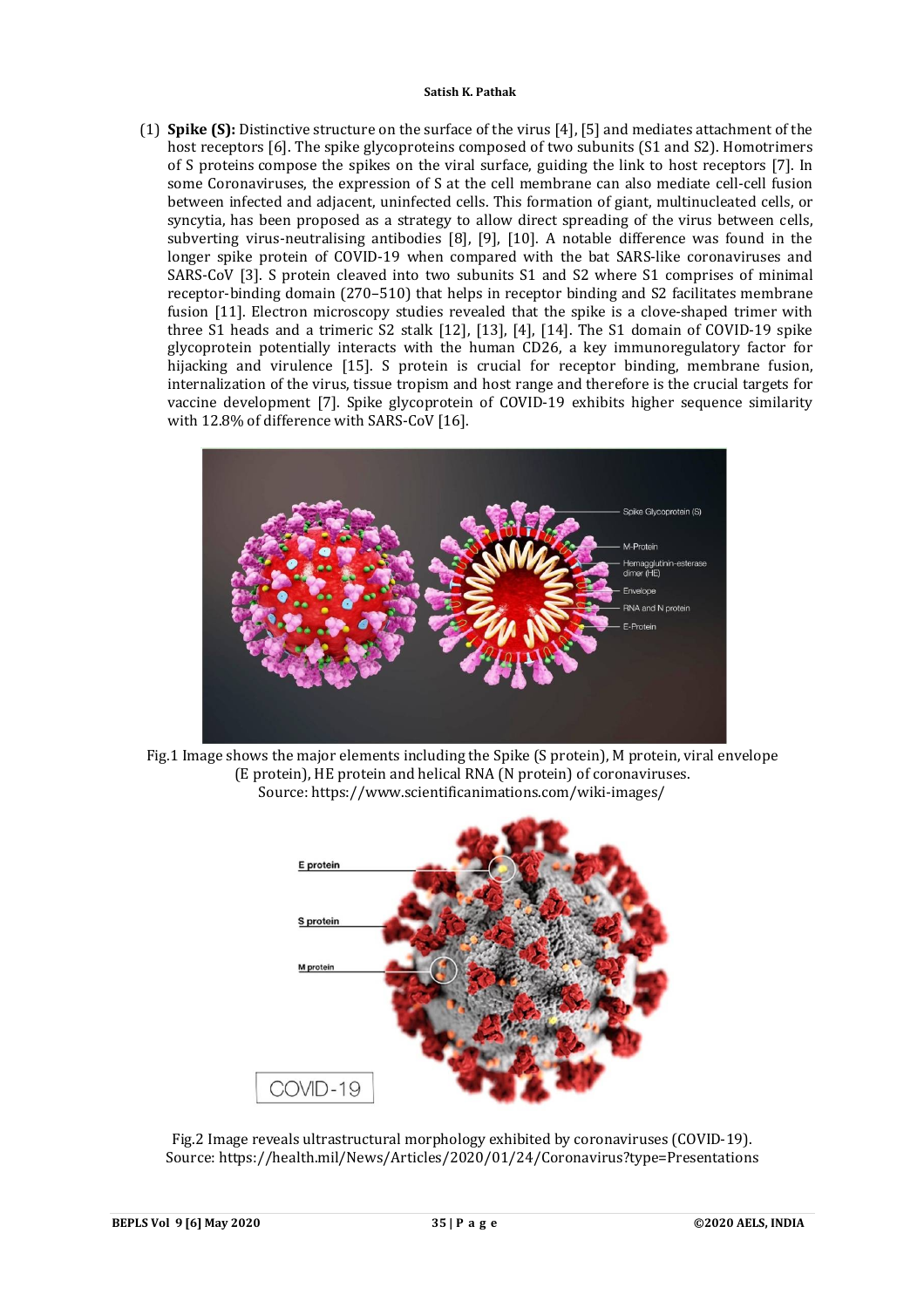- (2) **Membrane (M):** It is most abundant structural protein in the virion and is thought to give the virion its shape [17], [18]. Recent studies suggest the M protein exists as a dimer in the virion, and may adopt two different conformations allowing it to promote membrane curvature as well as bind to the nucleocapsid [19]. The M protein comprises of short N-terminal glycosylated ectodomain with three transmembrane domains (TM) and a long C-terminal CT domain [20]. It is also regarded as the central organiser of coronavirus assembly, interacting with all other major coronaviral structural proteins [21].
- (3) **Envelope (E):** It is found in small quantities within the virion. E-protein from coronaviruses are highly divergent but have a common architecture [22]. E-protein facilitates assembly and release of the virus but also has other functions (such as ion channel activity in SARS-CoV E-protein is not required for viral replication but is required for pathogenesis [8]. The E protein is the smallest of the major structural proteins, but also the most enigmatic. During the replication cycle, E is abundantly expressed inside the infected cell, but only a small portion is incorporated into the virion envelope [23]. Recombinant coronaviruses have lacking E exhibit significantly reduced viral titres, crippled viral maturation, or yield propagation incompetent progeny, demonstrating the importance of E in virus production and maturation [24], [25], [26], [27], [28]. The coronavirus E protein is unique in that it can form homotypic interactions, which allows it to oligomerise and generate an ion-channel protein known as a viroporin [29], [30].
- (4) **Nucleocapsid (N):** Only protein present in nucleocapsid. N protein binds the viral genome in a beads-on-a-string type conformation [8]. Although N is largely involved in processes relating to the viral genome, it is also involved in other aspects of the coronavirus replication cycle and the host cellular response to viral infection [31]. Interestingly, localisation of N to the endoplasmic reticulum (ER)-Golgi region has proposed a function for it in assembly and budding [32], [33]. However, transient expression of N was shown to substantially increase the production of viruslike particles (VLPs) in some coronaviruses, suggesting that it might not be required for envelope formation, but for complete virion formation instead [34], [35],[36], [37].

These four proteins occur in the order S-E-M-N in every known coronavirus lineage [38]. The M and E proteins are required for virus morphogenesis, assembly and budding. S glycoprotein is a type 1 fusion viral protein that comprises of two heptad repeat regions known as HR-C and HR-N which forms the coiled-coil structures surrounded by protein ectodomain [39].

(5) **Hemagglutinin-esterase (HE):** It is present in a subset of beta-coronaviruses. The protein acts as a hemagglutinin, binds sialic acids on surface glycoproteins and contains acetyl-esterase activity [40]. These activities are thought to enhance S protein–mediated cell entry and virus spread through the mucosa [8]. COVID-19 appears to have no HE gene same as SARS-CoV and MERS-CoV [41].

**Accessory proteins or non structural proteins (NSPs):** In between the S-E-M-N genes, coronaviruses encode species-specific accessory proteins, many of which appear to be incorporated in virions at low levels, ranging from one accessory in alpha coronaviruses including human coronavirus NL63 [42] to a predicted nine accessories in gamma coronavirus HKU22 [38]. The genomic position of these accessory genes varies, with accessories encoded before S in some beta coronaviruses and gamma coronaviruses and commonly in deltacoronaviruses [43].

# **FUTURE PERSPECTIVES AND CONCLUSION**

The Structural Proteins of Coronaviruses with Special Reference of SARS-COV-2 or COVID-19 will help better understanding of infection, transmission, pathogenesis of Viruses. Development of Vaccine for SARS-COV-2 or COVID-19 is strongly needed today to control the infection, as S (spike) protein is crucial binding of receptor, membrane fusion, internalization of the virus, tissue tropism and host range and therefore is the crucial targets for vaccine development. It is hoped that present review will help researcher engaged in study of different strains of Coronaviruses along with SARS-COV-2 or COVID-19.

# **REFERENCES**

- 1. Cui, J., Li, F. & Shi, Z.L. (2019). Origin and evolution of pathogenic Coronaviruses. Nat. Rev. Microbiol., 17(3):181– 92.
- 2. Wang, N., Shang, J., Jiang, S. & Du., L (2020). Subunit Vaccines Against Emerging Pathogenic Human Coronaviruses. Front. Microbiol., 11:298.
- 3. Lu, R., Zhao, X., Li, J., Niu, P., Yang, B., Wu, H., et al. (2020). Genomic characterisation and epidemiology of 2019 novel coronavirus: implications for virus origins and receptor binding. Lancet.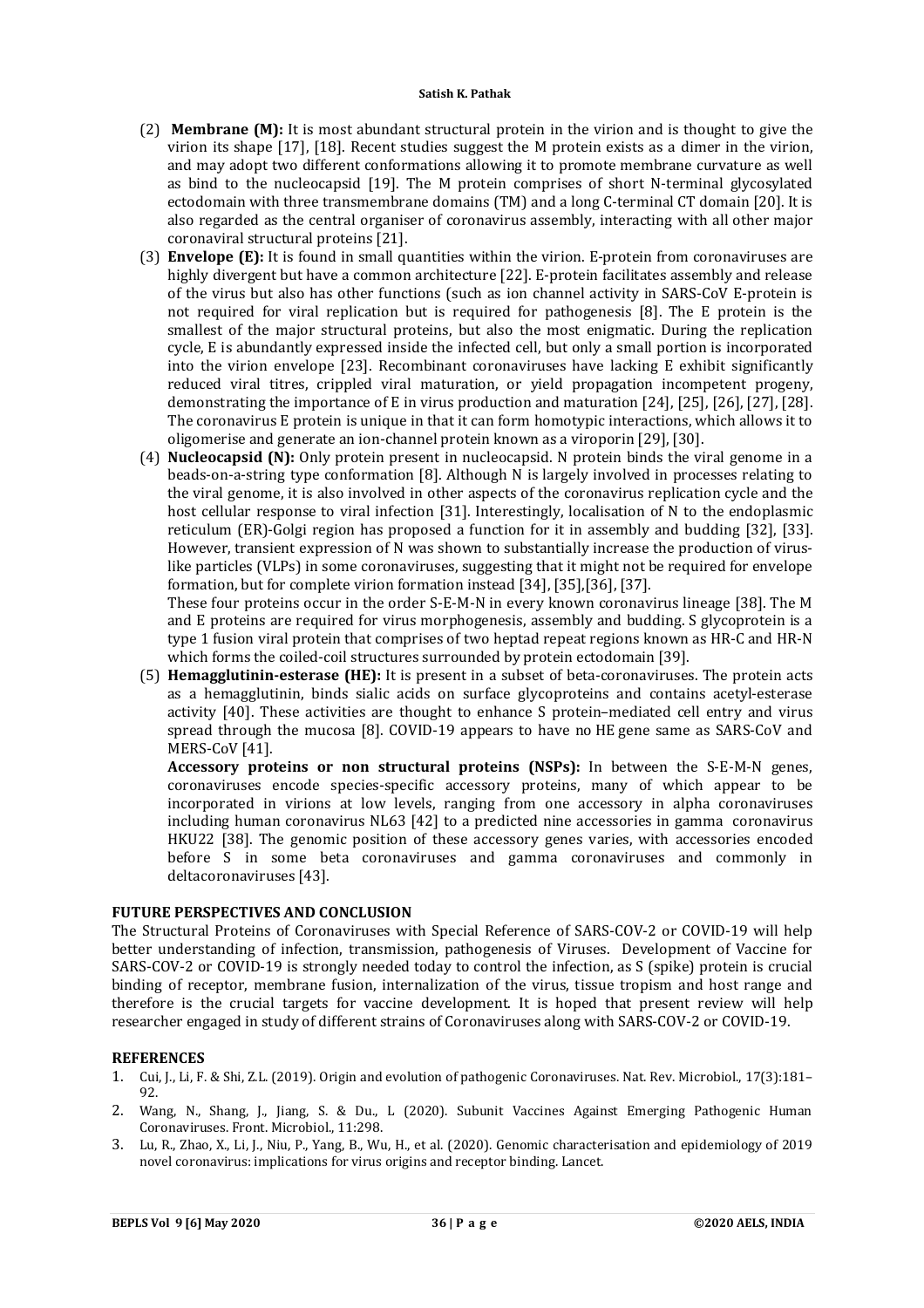- 4. Beniac, D.R., Andonov, A., Grudeski, E., & Booth, T.F. (2006). Architecture of the SARS coronavirus prefusion spike. Nature structural & molecular biology, 13(8):751–752.
- 5. Delmas, B. & Laude, H. (1990). Assembly of coronavirus spike protein into trimers and its role in epitope expression. J. Virol., 64(11): 5367–5375.
- 6. Collins, A.R., Knobler, R.L., Powell, H. & Buchmeier, M.J. (1982). Monoclonal antibodies to murine hepatitis virus-4 (strain JHM) define the viral glycoprotein responsible for attachment and cell--cell fusion. Virol., 119(2):358– 371.
- 7. Song, W., Gui, M., Wang, X., & Xiang, Y. (2018). Cryo-EM structure of the SARS coronavirus spike glycoprotein in complex with its host cell receptor ACE2. PLoS. Pathog., Aug;14(8):e1007236.
- 8. Fehr, A. R. & Perlman, S. (2015). Coronaviruses: an overview of their replication and pathogenesis. Methods Mol. Biol., 1282:1–23.
- 9. Glowacka, I., Bertram, S., Müller, M.A., Allen, P., Soilleux, E., Pfefferle, S., et al (2011). Evidence that TMPRSS2 activates the severe acute respiratory syndrome coronavirus spike protein for membrane fusion and reduces viral control by the humoral immune response. J. Virol., 85(9):4122–34.
- 10. Qian, Z., Dominguez, S.R. & Holmes, K.V. (2013). Role of the spike glycoprotein of human Middle East respiratory syndrome coronavirus (MERS-CoV) in virus entry and syncytia formation. PLoS One, 8(10): e76469.
- 11. Babcock, G.J., Esshaki, D.J., Thomas, W.D. Jr, Ambrosino D.M. (2004). Amino acids 270 to 510 of the severe acute respiratory syndrome coronavirus spike protein are required for interaction with receptor. J. Virol. 78(9): 4552– 600.
- 12. Kirchdoerfer, R.N., Cottrell, C.A., Wang, N., Pallesen, J., Yassine, H.M., Turner, H.L., Corbett, K.S., Graham, B.S., McLellan, J.S., & Ward, A.B. (2016). Pre-fusion structure of a human coronavirus spike protein. Nature, 531:118–21.
- 13. Walls, A.C., Tortorici, M.A., Bosch, B.J., Frenz, B., Rottier, P.J., DiMaio, F., Rey, F.A., & Veesler, D. (2016). Cryoelectron microscopy structure of a coronavirus spike glycoprotein trimer. Nature, 531:114–17.
- 14. Li, F., Berardi, M., Li, W.H., Farzan, M., Dormitzer, P.R. & Harrison, S.C. (2006). Conformational states of the severe acute respiratory syndrome coronavirus spike protein ectodomain. J. Virol., 80:6794–800.
- 15. Vankadari, N. & Wilce, J. A. (2020). Emerging WuHan (COVID-19) coronavirus: glycan shield and structure prediction of spike glycoprotein and its interaction with human CD26. Emerg. Microb. & Infect., 9:1:601-604.
- 16. Kumar, S., Maurya, V.K., Prasad, A.K. et al. (2020). Structural, glycosylation and antigenic variation between 2019 novel coronavirus (2019-nCoV) and SARS coronavirus (SARS-CoV). Virus. Dis., 31: 13–21.
- 17. Armstrong, J., Niemann, H., Smeekens, S., Rottier, P., & Warren, G. (1984). Sequence and topology of a model intracellular membrane protein, E1 glycoprotein, from a coronavirus. Nature, 308(5961):751–752.
- 18. Nal, B., Chan, C., Kien, F., Siu, L., Tse, J., Chu, K., Kam, J., Staropoli, I., Crescenzo-Chaigne, B., Escriou, N., van der Werf, S., Yuen, K.Y. & Altmeyer, R. (2005). Differential maturation and subcellular localization of severe acute respiratory syndrome coronavirus surface proteins S, M and E. J. Gen. Virol., 86(Pt 5):1423–1434.
- 19. Neuman, B.W., Kiss, G., Kunding, A.H., Bhella, D., Baksh, M.F., Connelly, S. et al.(2011). A structural analysis of M protein in coronavirus assembly and morphology. J. Struct. Biol., 174(1):11–22.
- 20. Ujike, M. & Taguchi, F. (2015). Incorporation of spike and membrane glycoproteins into coronavirus virions. Viruses, **7**(4):1700–25.
- 21. Masters, P.S. (2006). The molecular biology of coronaviruses. Adv. Virus. Res., 66:193–292.
- 22. Godet, M., L'Haridon, R., Vautherot, J.F., & Laude, H. (1992). TGEV corona virus ORF4 encodes a membrane protein that is incorporated into virions. Virol., 188(2):666–675.
- 23. Venkatagopalan, P., Daskalova, S.M., Lopez, L.A., Dolezal, K.A., & Hogue, B.G. (2015). Coronavirus envelope (E) protein remains at the site of assembly. Virol., 478:75–85.
- 24. DeDiego, M.L., Álvarez, E., Almazán, F., Rejas, M.T., Lamirande, E., Roberts, A., et al (2007). A severe acute respiratory syndrome coronavirus that lacks the E gene is attenuated in vitro and in vivo. J. Virol., 81(4):1701– 13.
- 25. Kuo, L., & Masters, P.S. (2003). The small envelope protein E is not essential for murine coronavirus replication. J. Virol., **77**(8):4597–608.
- 26. Ortego, J., Ceriani, J.E., Patiño, C., Plana, J. & Enjuanes, L. (2007). Absence of E protein arrests transmissible gastroenteritis coronavirus maturation in the secretory pathway. Virol., 368(2): 296–308.
- 27. Curtis, K.M., Yount, B. & Baric, R.S. (2002). Heterologous gene expression from transmissible gastroenteritis virus replicon particles. J. Virol., 76(3):1422–34.
- 28. Ortego, J., Escors, D., Laude, H. & Enjuanes, L. (2002). Generation of a replication-competent, propagationdeficient virus vector based on the transmissible gastroenteritis coronavirus genome. J. Virol. 76(22):11518–29.
- 29. Parthasarathy, K., Ng, L., Lin, X., Liu, D.X., Pervushin, K., Gong, X., et al (2008). Structural flexibility of the pentameric SARS coronavirus envelope protein ion channel. Biophys. J., 95(6): L39–41.
- 30. Pervushin, K., Tan, E., Parthasarathy, K., Lin, X., Jiang, F.L., Yu, D. et al (2009). Structure and inhibition of the SARS coronavirus envelope protein ion channel. PLoS Pathog., 5(7): e1000511.
- 31. McBride, R., van Zyl, M. & Fielding, B.C. (2014). The coronavirus nucleocapsid is a multifunctional protein. Viruses, 6(8): 2991–3018.
- 32. Tooze, J., Tooze, S. & Warren, G. (1984). Replication of coronavirus MHV-A59 in sac-cells: Determination of the first site of budding of progeny virions. Eur. J. Cell Biol., 33(2):281–93.